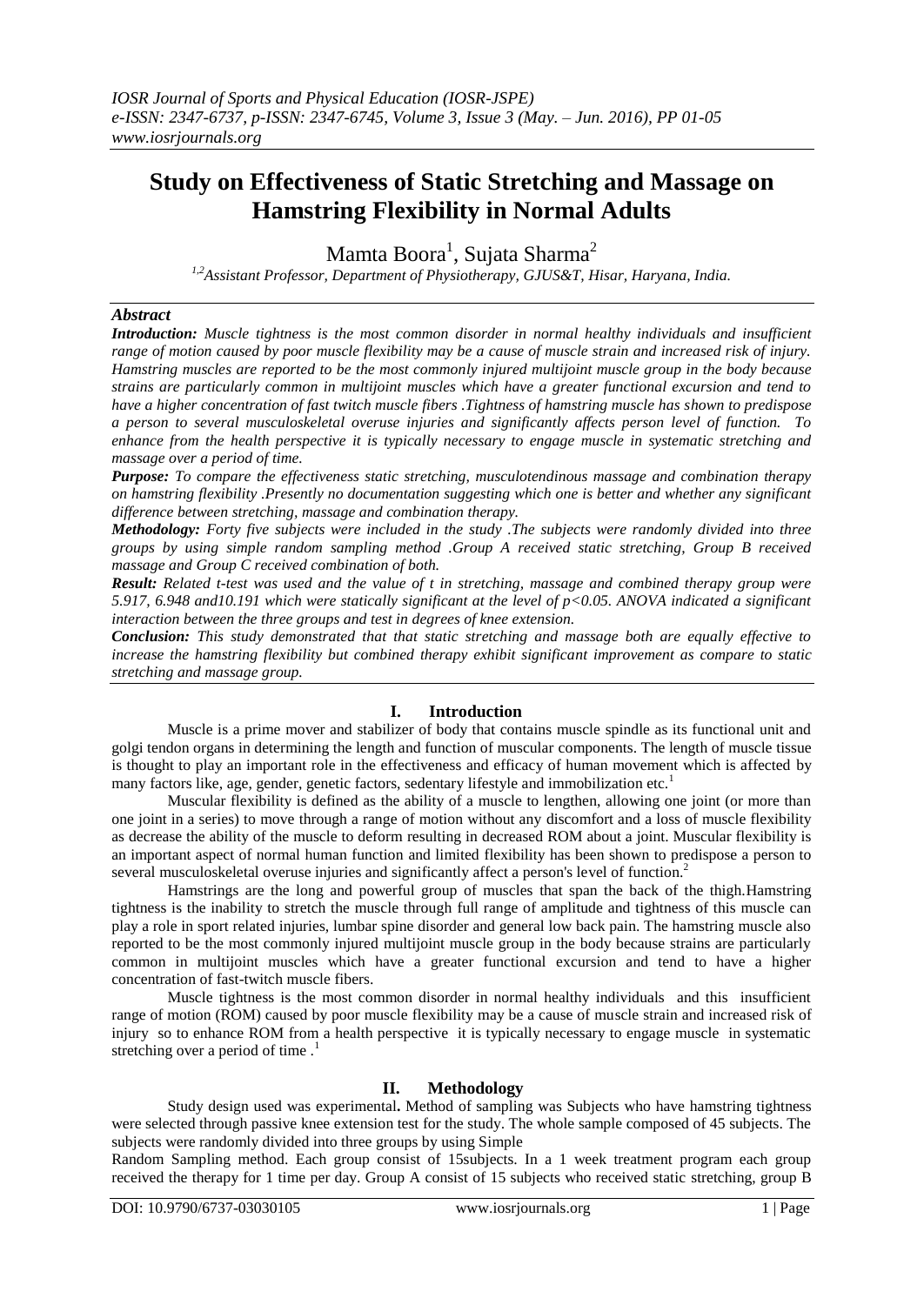consist of 15 subjects who received massage and group C also consist of 15 subjects who received combination of both two . All the subjects were informed that they are under the experiment and a prior consent of subject was sought before assessment. **Inclusion Criteria** of this study was, Subjects with hamstring tightness, only young adults were included in the study without any significant history of pathology of the hip, knee, thigh or low back. **Exclusion Criteria** of this study was Individuals with back pain, visceral pain, soft tissue injury, fracture and recently operated individuals. **Instrumentation includes** a wooden table, a marker pen and stop watch, metallic conventional universal goniometer and an assessment format.

## **Procedure**

To participate in the study subjects must have exhibited tight hamstring muscle defined as having greater than  $20^0$  loss of knee extension which was measured with the help of passive knee extension test. In addition, subjects who were not involved in any exercise activity at the start of the study had to agree to avoid lower-extremity exercise and activities other than those prescribed by the research protocol. Subjects who were involved in exercise activity at the start of the study agreed not to increase the intensity or frequency of the activity during the 1 weeks of training.

## **Passive knee extension test procedure:**

All subjects who met the criteria for inclusion in the study and signed the informed consent were measured for flexibility of the hamstring muscles prior to assignment to groups. Each subject was positioned supine with the tested hip and knee flexed to  $90^{\circ}$  and apposite lower extremity extended.

The lateral malleolus, lateral epicondyle of the femur and greater trochanter of the right lower extremity were then marked with a marker pen for later goniometric measurement. Ninety degrees of hip flexion was maintained by assistant, while the tibia of the knee was passively moved to the terminal position of knee extension by the researcher The terminal position of knee extension was defined as the point at which the subject complained of a feeling of discomfort or tightness in the hamstring muscles or the experimenter perceived resistance to stretch. Once the terminal position of knee extension was reached, the examiner measured the amount of knee extension with the goniometer.  $0^0$  of knee extension were considered full hamstring muscle flexibility. Both premeasurements and postmeasurements were taken by this procedure.



Measurement of hamstring flexibility with knee FIGURE 1. extension test.

#### **Static stretching procedure**

Following pretesting, the subjects were randomly assigned into three groups. Stretching of hamstring muscle will performed by straight leg raising technique. In Group A ,6 men, 9 women was assigned to participate in passive static stretching sustained for 30 seconds , in Group B, 7men, 8 women was assigned to participate in massage at musculotendinous junction and in Group C ,6 men, 9 women was assigned to receive combination of both static stretching and massage.

Subjects in Groups A to C treated for one time a day for 1 week. Each subject knee was passively moved to extension with the ankle 90 degrees and the subjects were instructed to keep their back as flat as possible. Subjects received 3 stretches for their designated time period (30 second) with 10 second rest in between for 1 week. During 10 second rest all subjects will asked to move the lower extremity back and forth from knee to chest in order to prevent thixotrophic stiffening.

## **Massage Procedure**

Friction massage was applied at the musculotendinous junction of the distal portion of the hamstrings characterized as an accurately delivered penetrating pressure applied through the fingertips. This pressure was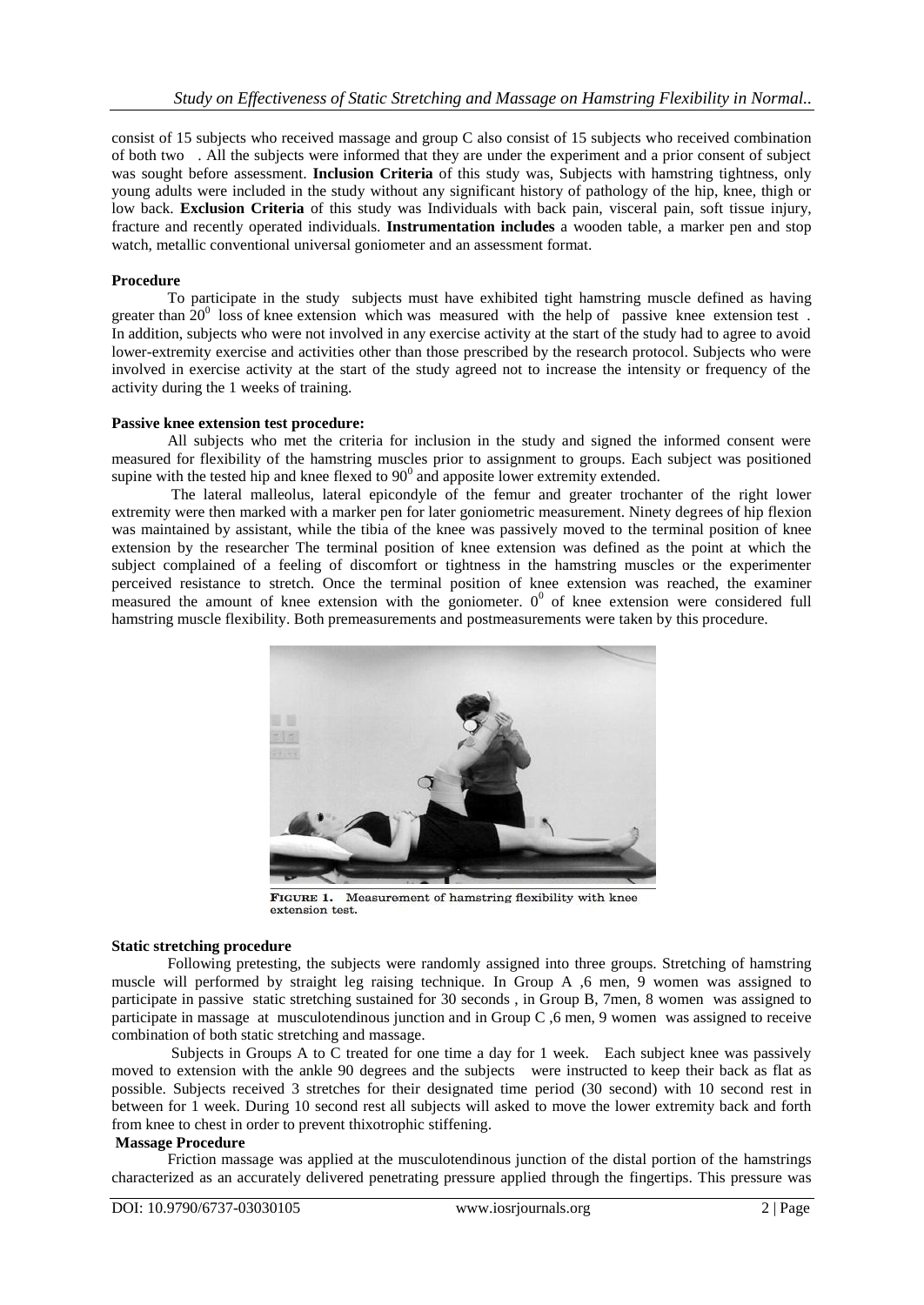applied in small circular motions with deep pressure by the same investigator for each subject. The subject was in supine position and his knee was extended. The investigator grasped the subject's thigh with both hands (thumbs on the quadriceps) and applied friction pressure in circular motions with the fingers at the musculotendinous junction of the hamstrings for 3 times per day for 30 seconds for 1

## **Data Analysis**

Statistical analysis was performed using the software package SPSS version 17. The mean values of prestretching - poststretching and premassage –postmassage were calculated for affected leg. The mean values of the improvement in passive knee extension test was made by static stretching ,massage and combined therapy .The amount of standard deviation in prestretching- poststretching and premassage-postmassage was also calculated. The related t- test was performed on the collected data and ANOVA was calculated.





In Group -A, the PKET mean, In Group -B, the PKET mean,



Standard deviation and t value for pre Standard deviation and t value for pre And post readings were 39.509±6.001, and post readings were 41.242±4.568, 38.970±3.537 and t-value was 5.917 36.646 ±4.963 and t-value was 6.948



In Group -C, the PKET mean, Standard deviation and t value For pre and post readings were  $40.841 \pm 6.394$ ,  $36.619 \pm 5.809$ And t-value was 10.191

Improvement in PKET scores of stretching massage and combined therapy were seen and the improved mean and standard deviation values were 2.27±1.48, 2.86±1.59 and  $4.22 \pm 1.60$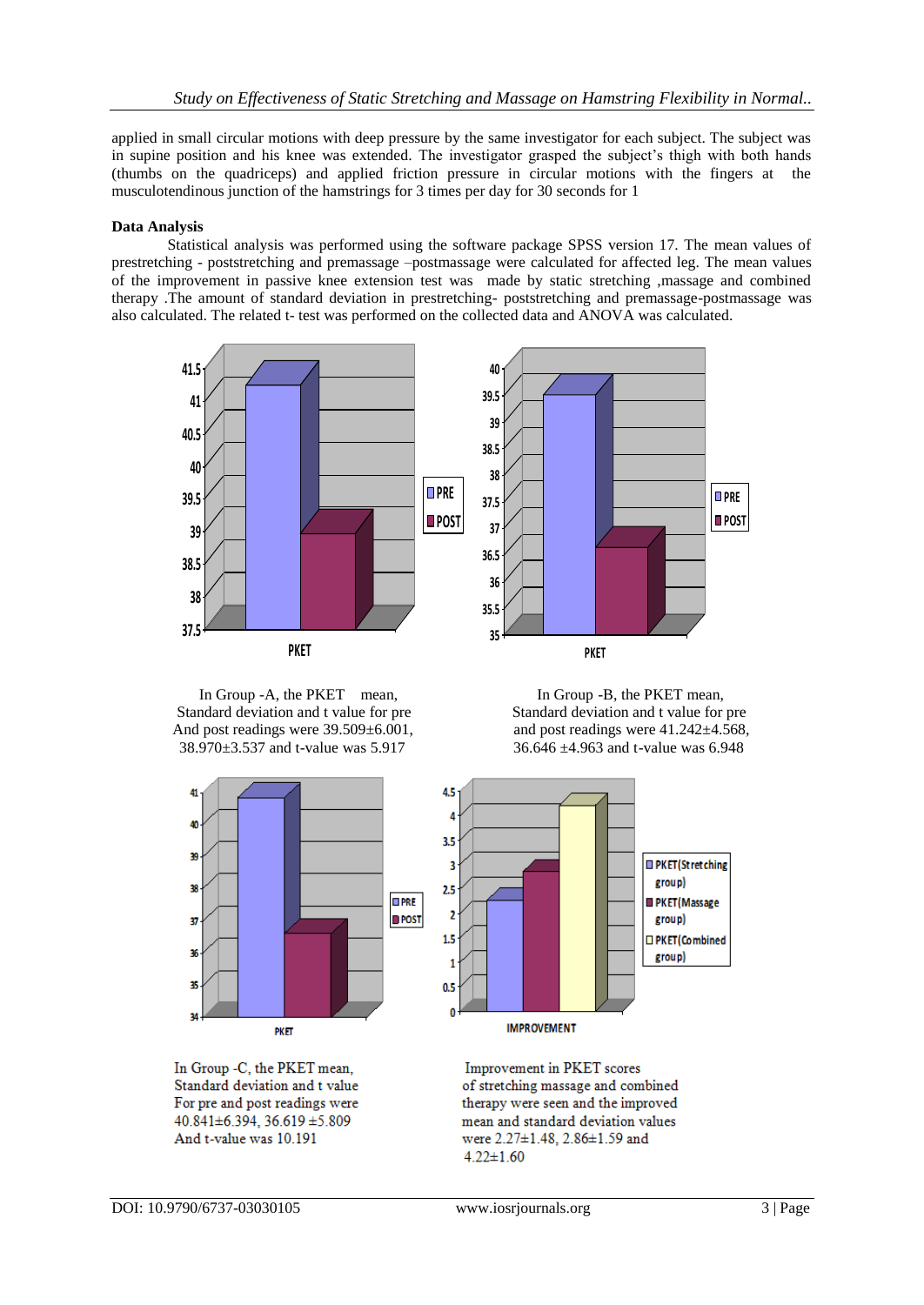## **III. Result**

After analysing data, significant difference was found between pre-stretching and post-stretching measurements of three different groups. The value of t calculated through related t-test. Through related t-test, the value of t in stretching group, massage group and combined therapy group were 5.917,6.948 and 10.191 which were statically significant at the level of  $p < 0.05$ . So the experimental hypothesis i.e. static stretching, massage and combined therapy were effective in improving hamstring flexibility in normal subjects.

The ANOVA indicated a significant interaction between the groups (stretching, massage and combined therapy group) and test (pre-test and post-test) in degrees of knee extension. Further evaluation of the data indicated that the change in degrees of knee extension for the subjects in both groups A and B , who were given static stretching and massage respectively have no significant difference from each other but group C who was given combined therapy resulted in higher degrees of gain in knee extension range which was considered as significantly different from group A and group B . So, the experimental hypothesis i.e. stretching and massage both were effective to increase knee extension ROM and combined therapy produce an additional effect was accepted and null hypothesis was rejected

#### **IV. Discussion**

Muscle tightness is one of the limiting factors for restricted range of motion and reduced flexibility of joint. Hamstring muscles are more prone for tightness causes musculoskeletal problems. This study focused on checking effects of static stretching and massage in increasing ROM and flexibility of subjects with hamstring tightness. So according to our study both static stretching and massage techniques were effective at increasing hamstring flexibility.

The results of this investigation support the findings of Bandy and Irion and Bandy and colleagues, who concluded one 30-second static stretch is an effective dose for increasing hamstring flexibility. However, Bandy and colleagues used a frequency of 5 days per week for 6 weeks. Short-duration massage at the musculotendinous junction without additional stretching can provide ROM improvements similar to other stretching techniques.

The most important finding of the current study was the significant increases in knee extension ROM with only 30 seconds musculotendinous massage of hamstring 3 times in a day for one week. Previous studies have reported conflicting results with a single bout of 15 minutes of massage eliciting no significant changes in ROM with adolescent soccer players and active adults contrasting with 3 other studies reporting increased hamstrings flexibility with 8 minutes and 3 minutes of massage.

The present study indicates that a brief duration massage at the musculotendinous junction can provide an increase in hamstrings flexibility (knee extension ROM) that is comparable to other common methods of stretch .Increases in muscle–tendon compliance may be achieved with massage by mobilizing and elongating shortened or adhered connective tissue. Another possibility is that the massage caused increases in skin and muscle temperatures leading to augmented blood flow to the area. Although Drust et al. reported increased skin and muscle temperatures with massage; their massage duration was a minimum of 5 minutes compared with a maximum of 30 seconds in the present study.

# **V. Conclusion And Future Study**

This study demonstrated that static stretching and massage both are equally effective to increase the hamstring flexibility. In addition, the combined therapy exhibit significant difference from static stretching and massage. Enhanced understanding of the effect of stretching and massage on the hamstring muscles as a result of the findings of our study will hopefully enable clinicians to provide more effective and scientifically based treatment when incorporating stretching and massage activities into rehabilitation programs. Limitations of study were small sample size. The outcome measures for muscle length was not used and analysed. Only subjective range of motion was measured by goniometer and only knee extension range of motion was measured and analysed,duration of the study was less for the follow – up of the outcome.It should also be noted that this study only investigated the effects only on asymptomatic individuals so results of the studies reported here may not apply directly to patient populations.Hamstring muscles were the only muscles tested, it would be inappropriate to generalize the results of this investigation to other muscles or muscle groups**.** Scopes of further study are Hip movement can also included with knee movement for better analysis. Duration of stretching and massage can be increased.These therapies can be studied for a longer duration of time for long term relief of condition

#### **References**

- [1] D Scott Davis, Paul E.Ashby, Kristi L: The effectiveness of 3 stretching techniques on hamstring flexibility using consistent stretching parameters. Journal of Strength and Conditioning Research, 2005, 19(1), 27-32.
- [2] Bandy W.D, Irion JM Briggler .M: The effect of time and frequency of static stretching on flexibility of hamstring muscles. Journal of Physical therapy. 1997; 77: 1090-1096.